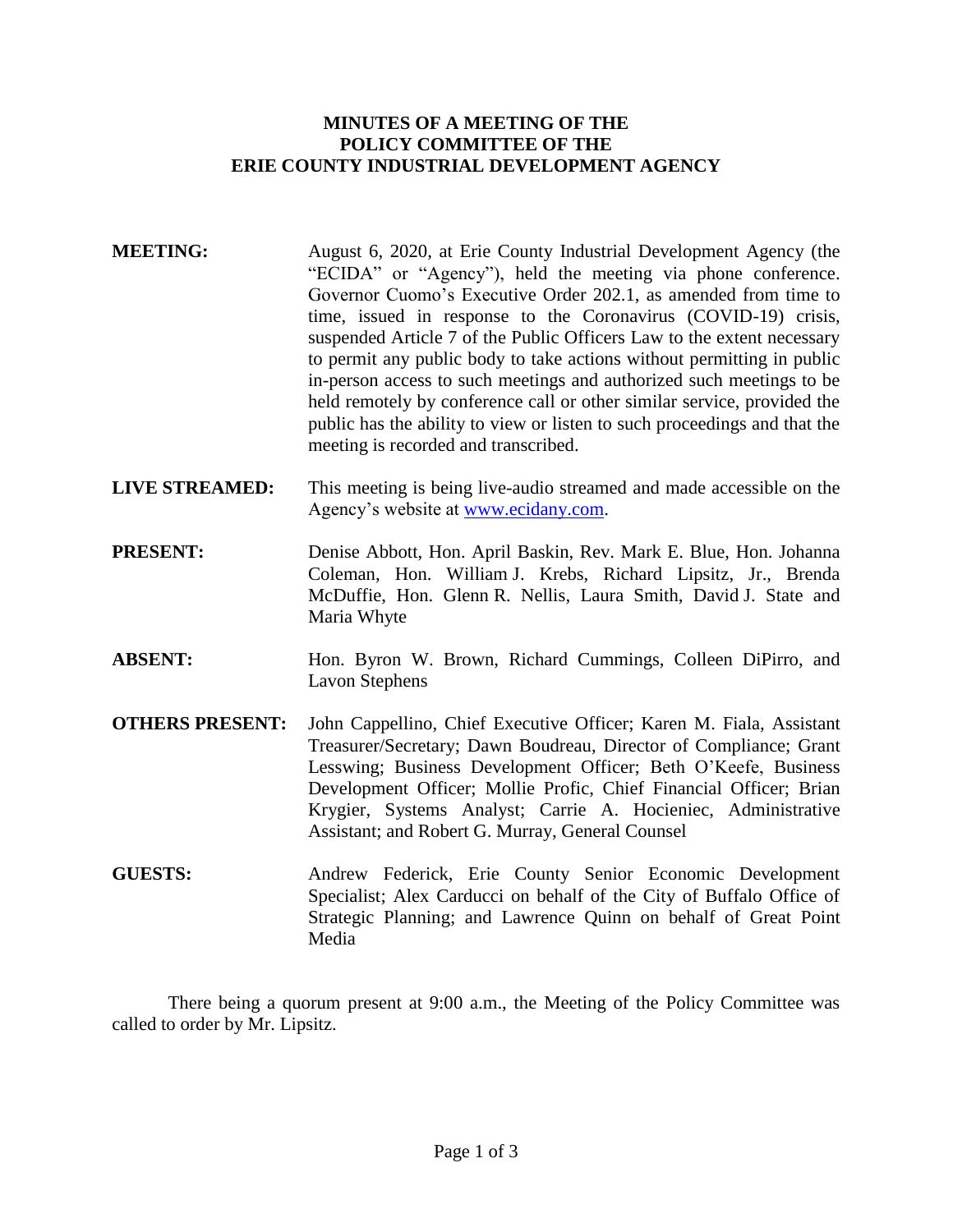#### **MINUTES**

The minutes of the July 14, 2020 Policy Committee meeting were presented. Upon motion made by Mr. Nellis and seconded by Ms. Abbott, the aforementioned Policy Committee meeting minutes were then unanimously approved.

### **PROJECT MATRIX**

Mr. Cappellino reviewed the Agency's Project Matrix. Mr. Lipsitz directed that the report be received and filed.

At this point in time Ms. Whyte joined the meeting.

Mr. Cappellino noted that 910 Main Street project has been withdrawn from the agenda at the request of the developer.

### **PROJECT PRESENTATIONS**

Great Point Opportunity Fund B QOZB, LLC, 1155 Niagara Street, Buffalo, New York. Mr. Cappellino presented this proposed sales tax, mortgage recording tax and real property tax abatement benefits project involving the construction of two phases of approximately 55,000 sq. ft. each. Phase I (referred to as "Studio One") will construct a 55,000 sq. ft. television/film sound stages and studios with associated production and office facilities. Approximately 20,800 sq. ft. will be devoted to office space and the remaining 35,140 sq. ft. to production area. Phase II is speculative, and not a component part of the Project being presented to the committee today.

Mr. Cappellino stated that in exchange for providing the sales and use tax, mortgage recording tax exemption and real property tax abatement benefits, the approval of this project will be conditioned upon adherence to certain material terms and conditions with respect to the potential modification, recapture and/or termination of financial assistance as follows:

| Condition               | Term                       | <b>Recapture Provision</b>                     |
|-------------------------|----------------------------|------------------------------------------------|
|                         |                            | Investment amount equal to or greater than 85% |
|                         |                            | of project amount.                             |
|                         |                            | Total Project Amount = $$15,984,800$           |
| <b>Total Investment</b> | At project completion      | $85\% = $13,587,000$                           |
|                         |                            | Create 85% of Projected                        |
|                         |                            | Projected $= 12$                               |
|                         | Coincides with 7-year      | $85\% = 10$                                    |
| Employment              | <b>PILOT</b>               | Recapture Employment = $10$                    |
|                         |                            | Adherence to policy including quarterly        |
| Local Labor             | <b>Construction Period</b> | reporting                                      |

# **Draft Recapture Material Terms**